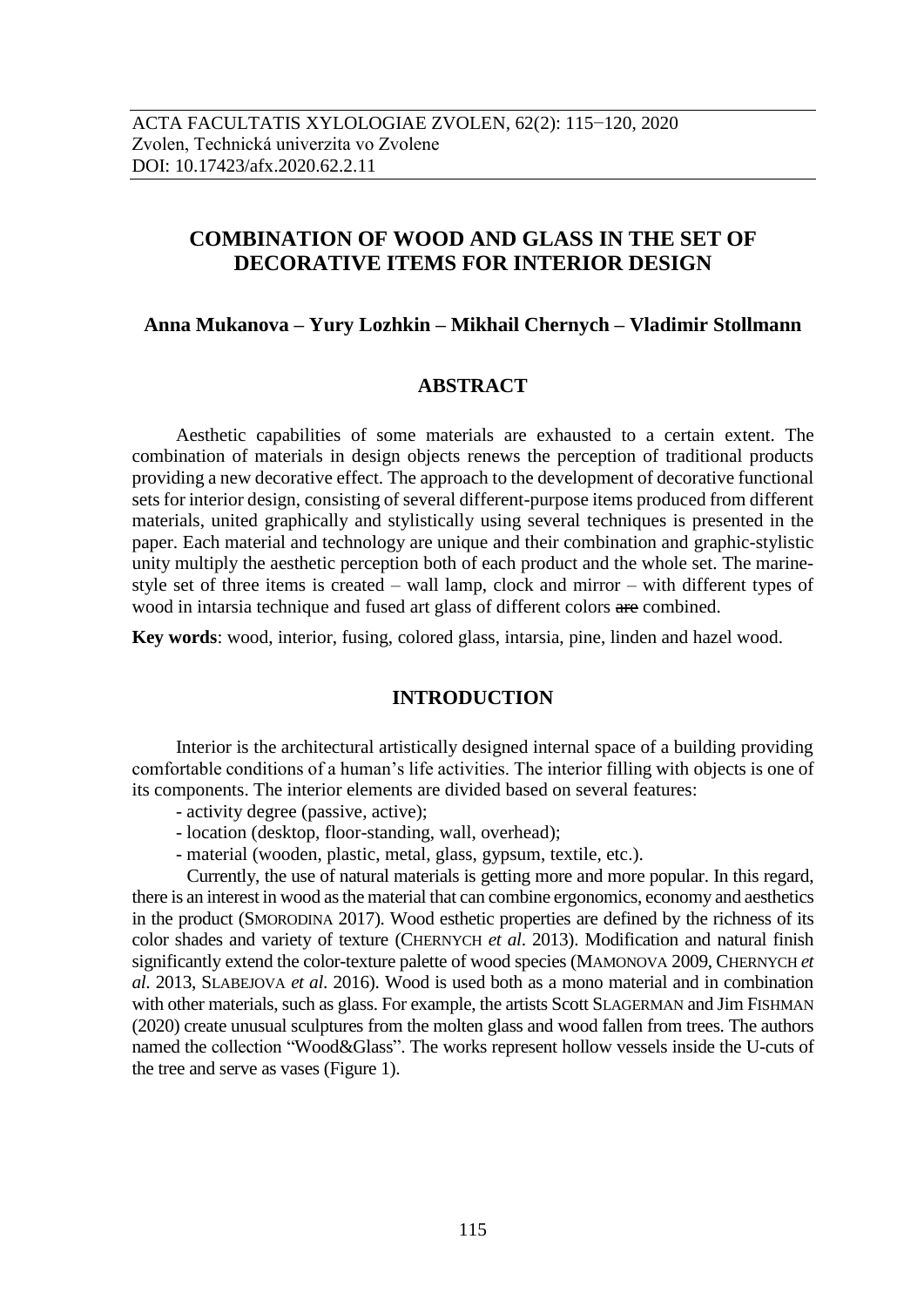

**Fig. 1 Items from the collection "Wood&Glass" (Scott Slagerman, Jim Fishman).**

The unusual combination of wood and glass can be also seen in the collection "River" by the American fine art restorer Greg KLASSEN (2020) (Figure 2).



**Fig. 2 Dining table "River" (Greg Klassen).**

The development of functional sets is relevant as well as the development of single items.

The aim of the work is to develop decorative functional sets for interior design. This set makes a favorable impression due to the combination of aesthetic properties of transparent and non-transparent materials and the overall image and style solutions.

# **MATERIAL AND METHODS**

The set was composed of different-purpose items, it was made of wood and glass united graphically and stylistically and combines decorativeness and functionality. The clock, mirror and wall lamp in marine style were chosen as items. The distinctive features of marine style in the interior design are as follows:

- blue and white color palette reflecting sea depths;
- use of natural materials (wood, linen cloth, glass);
- use of souvenirs in the form of sea fruits (shells, corals, stones);

- aged furniture from the natural wood.

Wood in the marine-style interior embodies the ship elements, and glass – sea depths. The items contain the base and decorative insert produced using intarsia and fusing. Each technology is unique and their combination increases the set esthetic value.

Intarsia is the technology of producing 3D mosaic pictures obtained by the combination of different wood species, change of tones and textured patterns. Items produced by this technique convey the material beauty and have attractive appearance, but, as many centuries ago, are produced manually and serve as attributes of expensive furniture (BARSUKOV *et al*. 2017).

Glass fusing is the technology of producing art items from glass, during which the glass elements are heated up till softening and joined together to form a single unit. The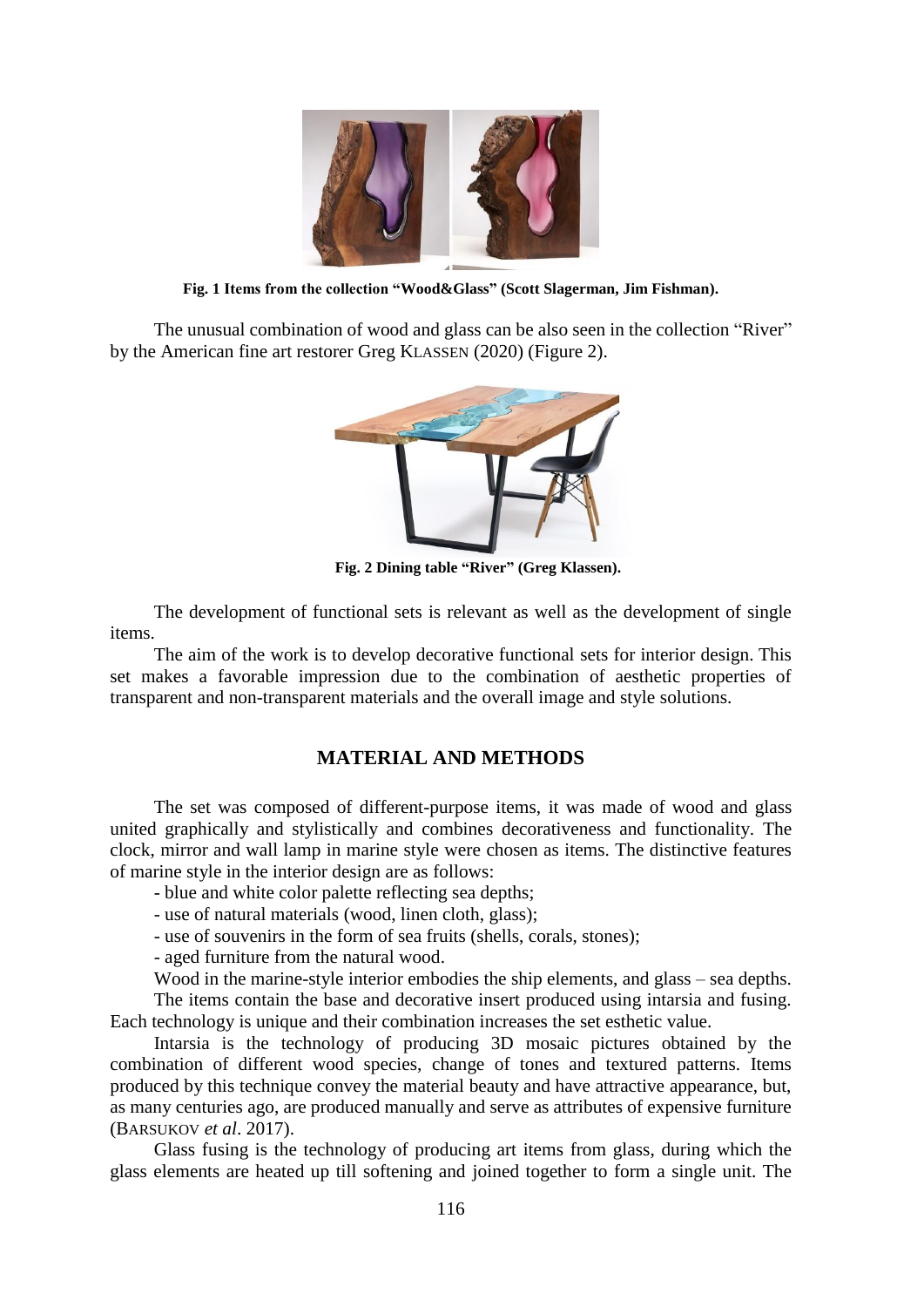items produced by fusing provide special exclusivity to the interior adding bright emphases (ZELINSKAYA, SEDOV 2019).

The image of blue whale – a unique sea animal – was chosen for the decorative insert. A blue whale has peculiar longitudinal folds in the front part of the belly and belongs to the fin whale family. The sketches of the items were made based on this image (Figure 3).



**Fig. 3 Sketches of the items: а – wall lamp; b – clock; c – mirror.**

Types of the items – the circle resembles a ship steering wheel, an illuminator, as well as smooth shapes of shells.

# **RESULTS AND DISCUSSION**

#### **Structure**

The decorative inserts in the lamp and mirror were produced of wood of different species, in the  $clock - of the glass$ . The lamp and mirror bases were produced of glass, and the clock one – of the wood pieces of different species glued to plywood.

Pine, linden and hazel wood, different in color and surface finish, were used in the set. Spectrum glass (Mexico) of different colors was used to highlight certain areas of the whale body and give volume to the whale and waves due to the contrast, color and textures. Linden and hazel wood are readily cut, and pine wood has a vivid striped texture that allows imitating longitudinal folds on the whale belly (Figure 4).



**Fig. 4 Scheme of placing wood plates of different species: 1 – linden, 2 – light hazel wood, 3 – dark hazel wood, 4 – pine wood.**

The glass decorative elements were produced by fusion.

The lamp was equipped by the lighting element consisting of LED strip, switch and body for placing three AA 3.7 V accumulator batteries. The clock contained the quartz mechanism of smooth motion with the set of hands.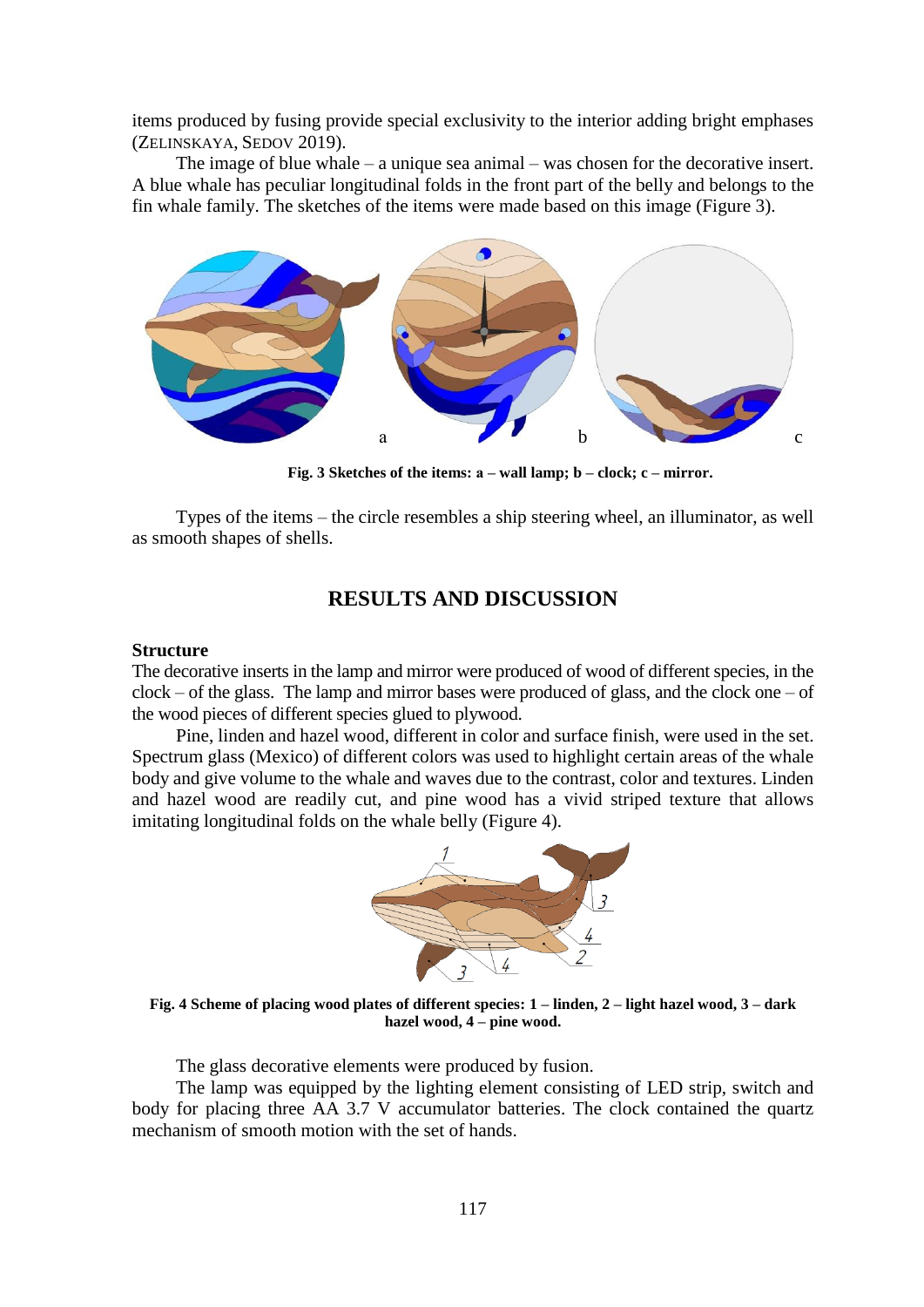# **Technology and equipment**

The wood elements of the items were produced in the following sequence. Cutting by the template on the band saw JWBS – 16X (Taiwan). Grinding of the elements along the outline for fitting on the machine OSTERMANN KSM-2600 (European Union). Gluing with the glue Moment Stolyar PVA (GOST 18992-80) (Russia). The final polishing and applying of protective and decorative coating – acrylic glossy varnish for artistic works "Aqua Color" (Russia). Assembling of the decorative insert with the base, lighting element and clock.

The technology of part production from glass contained the following operations. Glass cutting with oil glas-cutter TOYO TC-10 (Japan), grinding the edges using the grinding machine Inland Contour GT (Germany), cleaning and degreasing the elements with the glass cleaner Grass Clean Glass (Russia), gluing the elements to be fused with UV-curing glue Loxeal UV 30-20 (Italy), fusing in the software-controlled furnace DF-10-072 (Russia). The fusion temperature and time mode:

- heating with the rate of three degrees per minute up to 750°C;
- curing at a temperature of 750°С within ten minutes;
- fast cooling to the annealing upper temperature  $(570^{\circ}C)$ ;
- annealing at a temperature of 570°С within ten minutes;

 cooling with the rate of two degrees per minute to the annealing lower temperature (470°С);

cooling together with the furniture to the room temperature.

The items produced are demonstrated in Figures 5 and 6.



**Fig. 5** Mirror (overall dimensions:  $223 \times 220 \times 23$  mm).



**Fig. 6** Wall lamp (overall dimensions:  $267 \times 220 \times 22$  mm):  $a - at$  daylight;  $b - during$  nighttime.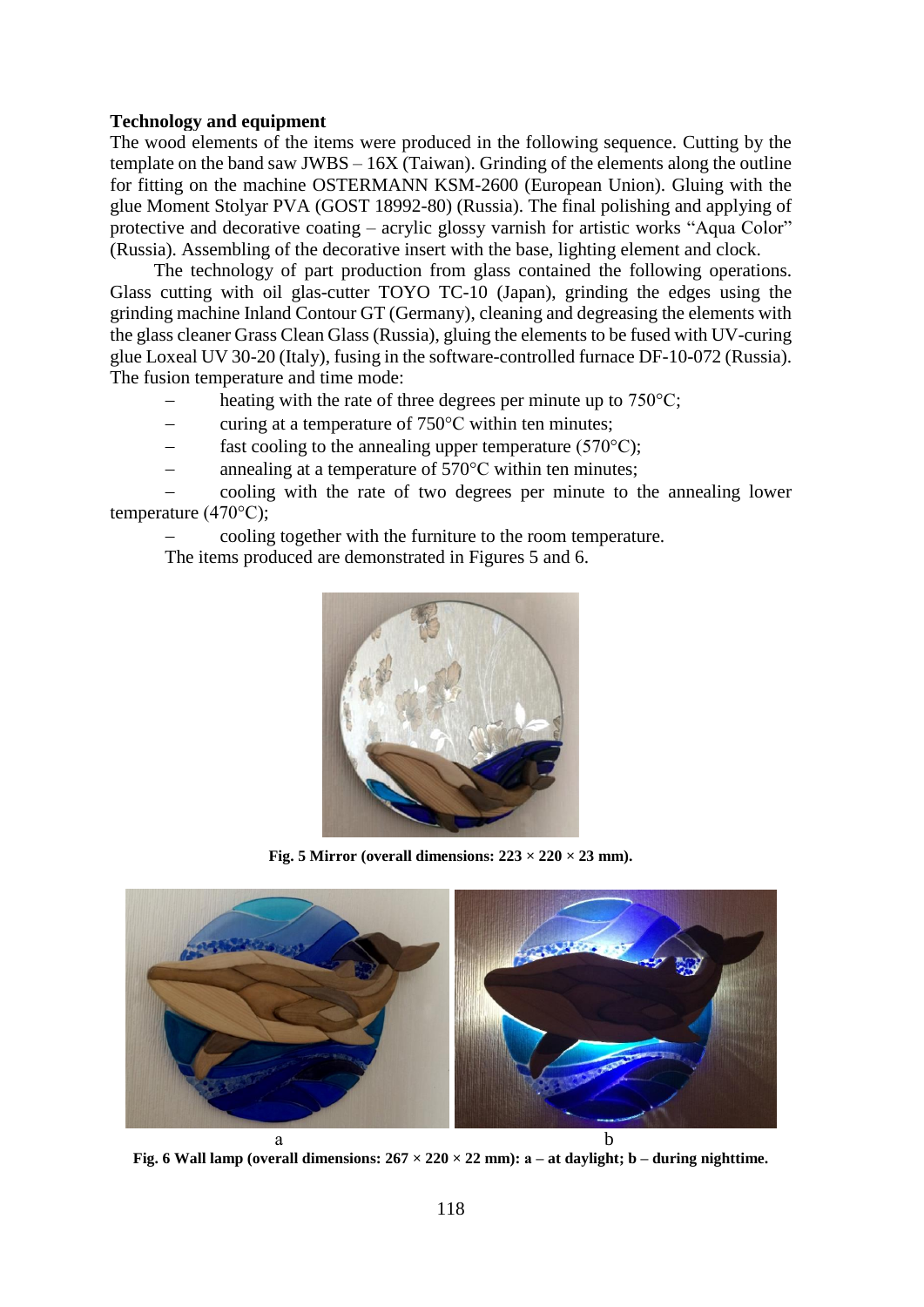#### **CONCLUSIONS**

The combination of wood and glass allows creating not only single items, but also different-purpose functional sets of items for interiors, united graphically and stylistically.

The combination of different wood species in intarsia technique allows creating 3D mosaic images due to the color and finish surface contrast of the mosaic elements.

The fused elements of the colored glass complement esthetic properties of the wood adding bright emphases to the composition and provide special exclusivity to the items.

The proposed concept of producing interior decorative sets based on the combination of transparent and non-transparent materials in items, and design of the items in one graphical and stylistic solution allows strengthening the esthetic perception, contributes to creating the comfortable environment for a person.

#### **REFERENCES**

SMORODINA, E. 2017. Modern tendencies in wood application in architecture and design and Russia. Science today: history and modernity: Proceedings of International Scientific-Practical Conference (Russia, Vologda, 25.10.2017) in 2 volumes. V. 2 – Vologda: LLC "Marker", 2017. 152 p., p. 138– 139. ISBN 978-5-906850-78-2.

CHERNYKH, M., KARGASHINA, E., STOLLMANN, V. 2013. Assessing the impact of aesthetic properties characteristics on wood decorativeness. In Acta facultatis xylologiae Zvolen, 2013, 55(1): 21–26. ISSN 1336-3824.

CHERNYKH, M., KARGASHINA, E., STOLLMANN, V. 2013. Wood refining by the impregnation under the electric current influence. In Acta facultatis xylologiae Zvolen, 2013, 55(2): 13–19. ISSN 1336- 3824.

MAMONOVA, M. 2009. Selection of proper coating system for stump wood. In Acta Facultatis Xylologiae Zvolen, 2009, 51(2): 39–48. ISSN 1336-3824. In slovak language.

SLABEJOVA, G., SMIDRIAKOVA M., FEKIAC, J. 2016. Gloss of transparent coating on beech wood surface. In Acta Facultatis Xylologiae Zvolen, 2016, 58(2): 37–44. ISSN 1336-3824.

Scott SLAGERMAN Glass [Electronic source] - // Internet/ - 2020 - Available at: https://www.scottslagerman.com.

Greg KLASSEN [Electronic source] - // Internet/ - 2020 - Available at: http://www.gregklassen.com (reference date: 26.02.2020).

BARSUKOV, V., GORSHKOVA, T., KOSTYLEVA, E. 2017. Technology of artistic material processing: students' aid, 2017, 513 с. ISBN 978-5-94211-783-2.

ZELINSKAYA, M., SEDOV, E. 2015. Stained-glass art and works with glass, 2015, 103 p. ISBN 2227- 8397.

Spectrum Glass Company [Electronic source] - // Internet/ - 2020 - Available at: http://spectrumglass.com/.

Official webpage of JET representatives. Wood-processing equipment [Electronic source] - // Internet/ - 2020 - Available at: https://www.jettools.ru/catalog/.

Kami Association. Wood-processing equipment [Electronic source] - // Internet/ - 2020 - Available at: https://www.stanki.ru/catalog/derevoobrabatyvayushhee\_oborudovanie/.

GOST 18992-80: "Polyvinyl acetate homopolymeric coarsely dispersed dispersion. Technical conditions". – М.: IPK Standard publishers, 2001. – 18 p.

LLC "AQUA-COLOR". Product catalogue [Electronic source] - // Internet/ - 2020 - Available at: https://aquapaint.ru/c/.

Professional oil glass-cutter TOYO TC – 17B/ TC – 10B (Japan) [Electronic source] - // Internet/ - 2020 - Available at:

http://steklorezprof.ru/catalog/steklorezy\_dlya\_obychnogo\_stekla/toyo\_ts\_17v\_yaponiya\_professio nalnyy\_maslyannyy\_steklorez/.